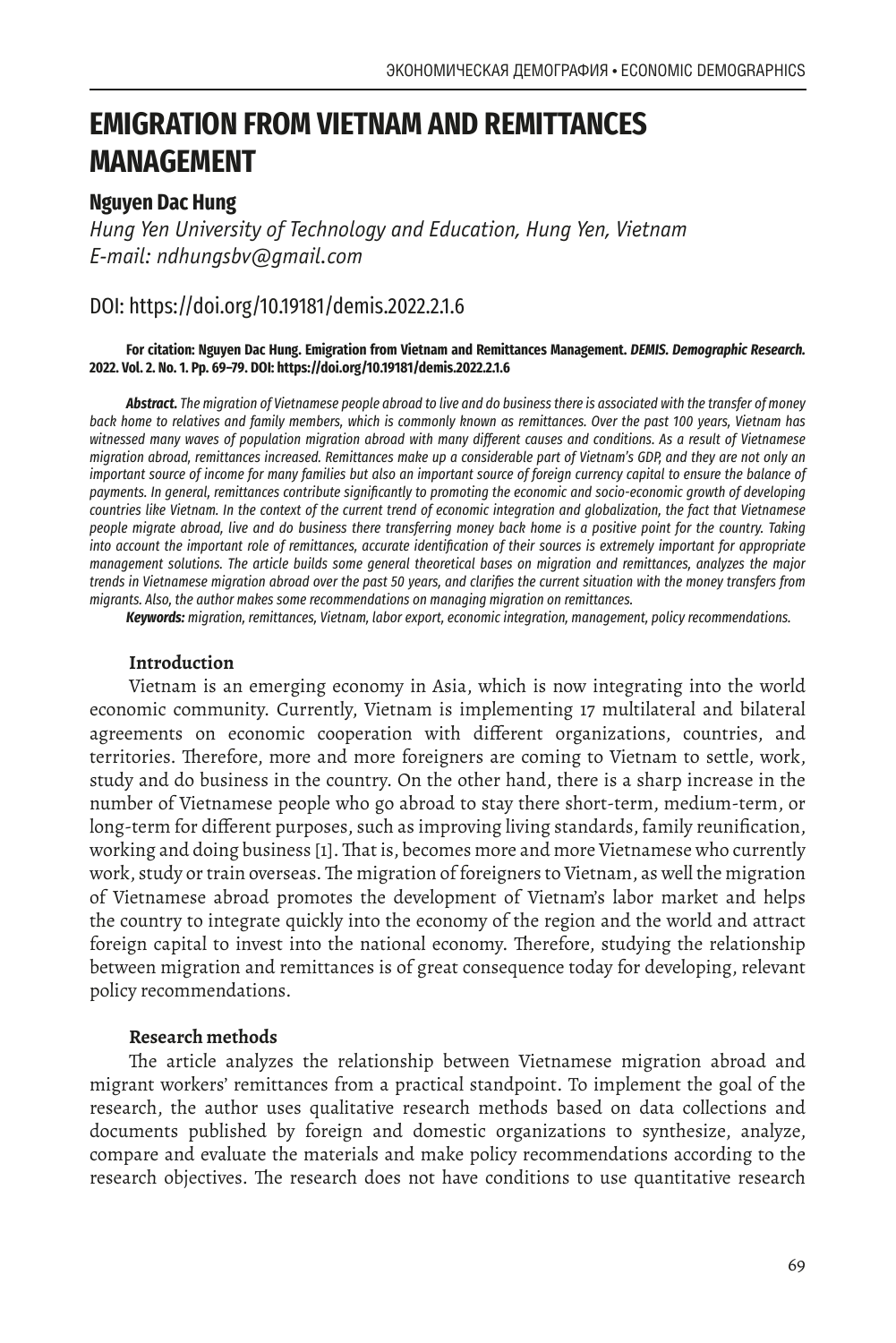methods, build models or functions, design questionnaires, and conduct surveys or interviews.

# **Theoretical basis of the research** *The concept of migration*

International migration is the movement of people from one country to another. People migrate abroad for many reasons such as increasing employment opportunities or improving their quality of life. Migration affects the economies of the countries involved both in positive and negative ways, depending on the current state of the economies of the countries.

When people leave a country, that country's labor force and consumer spending also decrease. If a migrant-sending country has a surplus of the labor force, this can have a positive effect on reducing unemployment. On the other hand, host countries tend to benefit from more available workers. Migrant workers also contribute to the host countries' economies by spending money. Most countries strictly regulate the number of foreign migrants and create strict rules and protocols for migration [2].

## *The financial impact of migration*

When people migrate to live and work in a foreign country, they pay taxes to this country based on their incomes and other factors. They also have to pay value-added taxes (VAT) when buying goods and services. Migrants may also be eligible for social services provided by that country, such as education for children, health care, and other services depending on the country. Each country should ensure that new tax revenues are matched with the additional costs of social services provided to migrants and their families [3].

# *The impact of migration on the job market and wages*

When a large group of migrants enters the job market in their destination country, there is an effect on the number of jobs available and the salary one can ask for a particular job. The host country needs enough employment opportunities to support migration without sacrificing the opportunities of the local workforce to find a job. In addition, if migrants take certain job positions with a lower salary than local people do, it can lead to a reduction in wages for both migrants and permanent residents [4].

## *The impact of migration on remittances*

Although there are many concepts of remittance, we would like to give two interpretations. According to the World Bank, "personal remittances comprise personal transfers and compensation of employees. Personal transfers consist of all current transfers in cash or in kind made or received by resident households to or from nonresident households. Compensation of employees refers to the income of border, seasonal, and other short-term workers who are employed in an economy where they are not resident"<sup>16</sup>. In the simplest terms, remittance is the movement of money from people living and working abroad to their relatives in their homeland. Thus, with both of the above concepts, it means that the money sent by individuals from abroad to family and relatives in the country are considered as remittances.

Migrants who move from emerging countries to advanced markets provide an important source of remittances for their relatives at home, improving the current living standards. Remittances are also an important source of capital for investment in the socio-

<sup>16</sup> Personal remittances, paid (current US\$) / Metadata Glossary // The World Bank DataBank. URL: h ttps://databank.worldbank.org/metadataglossary/Jobs/series?search=remittance (accessed on 19.11.2021).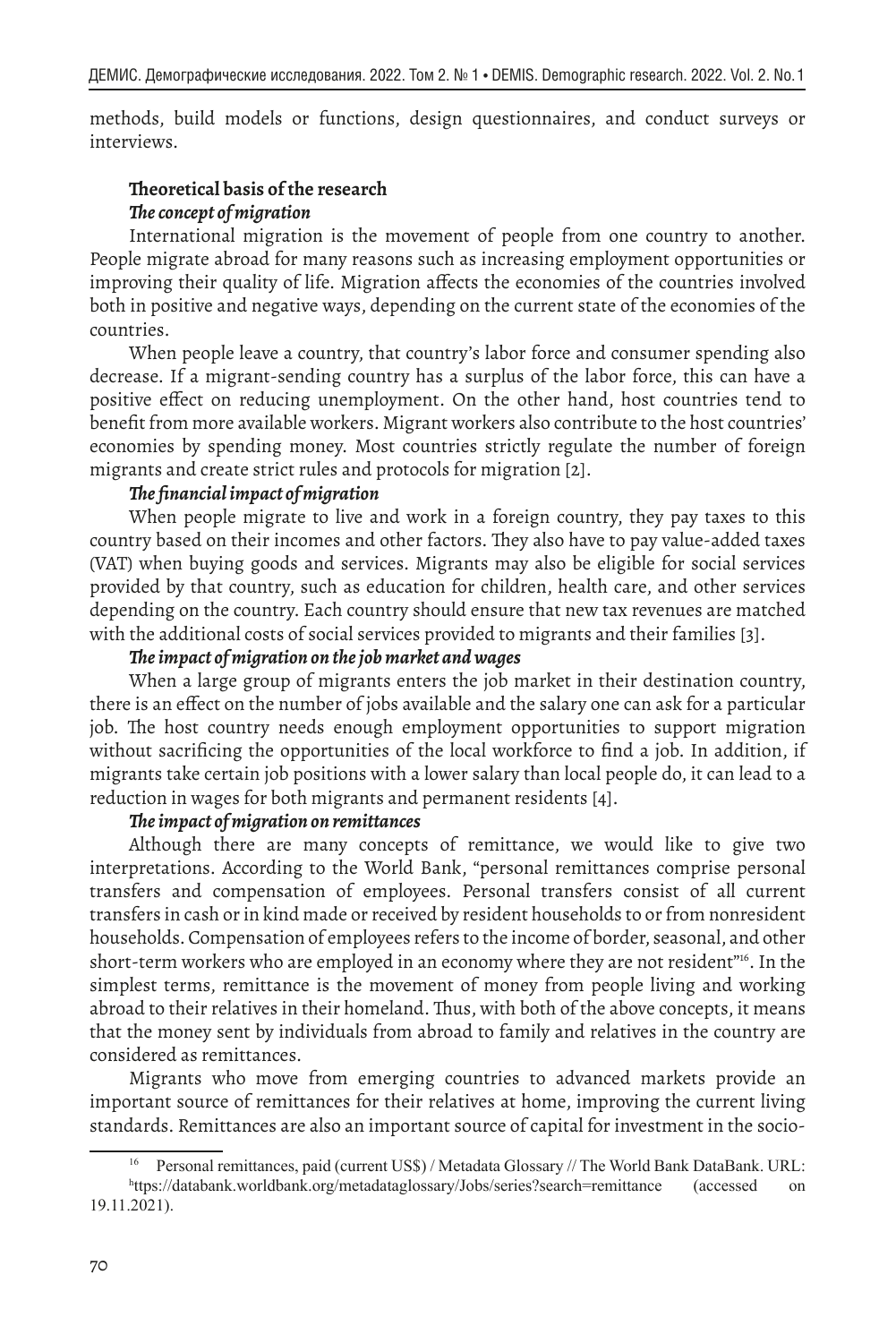economic development of the country. The cases of India, the Philippines, Nigeria, Vietnam, etc. clearly illustrate this trend. Moreover, migration also boosters the development of human capital in migrant-sending countries as migrants attract their children to study abroad in the developed countries where they reside [5].

#### **Major waves of Vietnamese migration and sources of remittances**

According to the above concept, in general, there have been three major waves of Vietnamese migrants who currently live abroad and remit money back through different channels as follows:

# *1. Past generations of Vietnamese people who migrated before 1945 and before 1975*

Before 1945, quite many Vietnamese people migrated abroad, mainly to France and French colonies. Broadly speaking, they had three major reasons for migration: (1) travel for work; (2) staying overseas after service in the French Army; (3) staying abroad after studying in France. Besides, a part of Vietnamese people migrated to China, Laos, Cambodia, and Thailand to do business. Most of those who resettled before 1945 are already dead now.

Before 1975, many people also emigrated from the South of Vietnam to the US, France, Australia, and some other developed countries. There were generally three reasons for this wave of migration: (1) staying abroad for work after studying there; (2) going abroad to do business there; (3) other personal reasons. Likewise, the majority of pre-1975 emigrants are dead or very old by now [6].

Therefore, the above-mentioned migrant families are now mainly their descendants, most of whom are called 'overseas Vietnamese.' Most of these people were born and raised abroad, they studied there and have foreign citizenship, but the vast majority still has relatives in Vietnam. Since they have family relationships with people in Vietnam, they often send money back home to support their close ones. Some others send money to Vietnam for investment and business. However, the amount of money currently transferred by overseas Vietnamese to Vietnam for investment is not that considerable.

#### *2. The current generation of overseas Vietnamese*

By 1980, after two long wars, a large number of Vietnamese people strived for migrating abroad due to objective reasons. In South Vietnam, people continued to leave the country, often travelling by boat and crossing the borders illegally in a bid to reach the US and other developed countries.

During the period of the subsidized bureaucratic economy, from 1975 to 1990, especially in the late 1970s and in the 1980s, the flow of Vietnamese people going abroad continued to increase. There were many different channels for emigration, but the biggest ones were labor export cooperation and studying in the socialist (former socialist) countries, such as the former Soviet Union, the German Democratic Republic, the Czech Republic, Slovakia, Poland, Hungary, Bulgaria, etc. [7]. After graduation, some people returned home, while a large number of others stayed overseas to live, work or do business there. They gradually adapted to the business, legal, and cultural environment of the host countries, so many Vietnamese became large business owners by now.

These people are still regularly sending money back home, not only for the purpose of helping their relatives but for investment and asset movement. Currently, this business trend increases and becomes more prominent. However, such capital flow depends, on the one hand, on overseas Vietnamese's income and the state of business environment abroad, but on the other hand, on the policies and developments in the national markets of Vietnam. In 2002–2010, large sums of money from such overseas Vietnamese were transferred to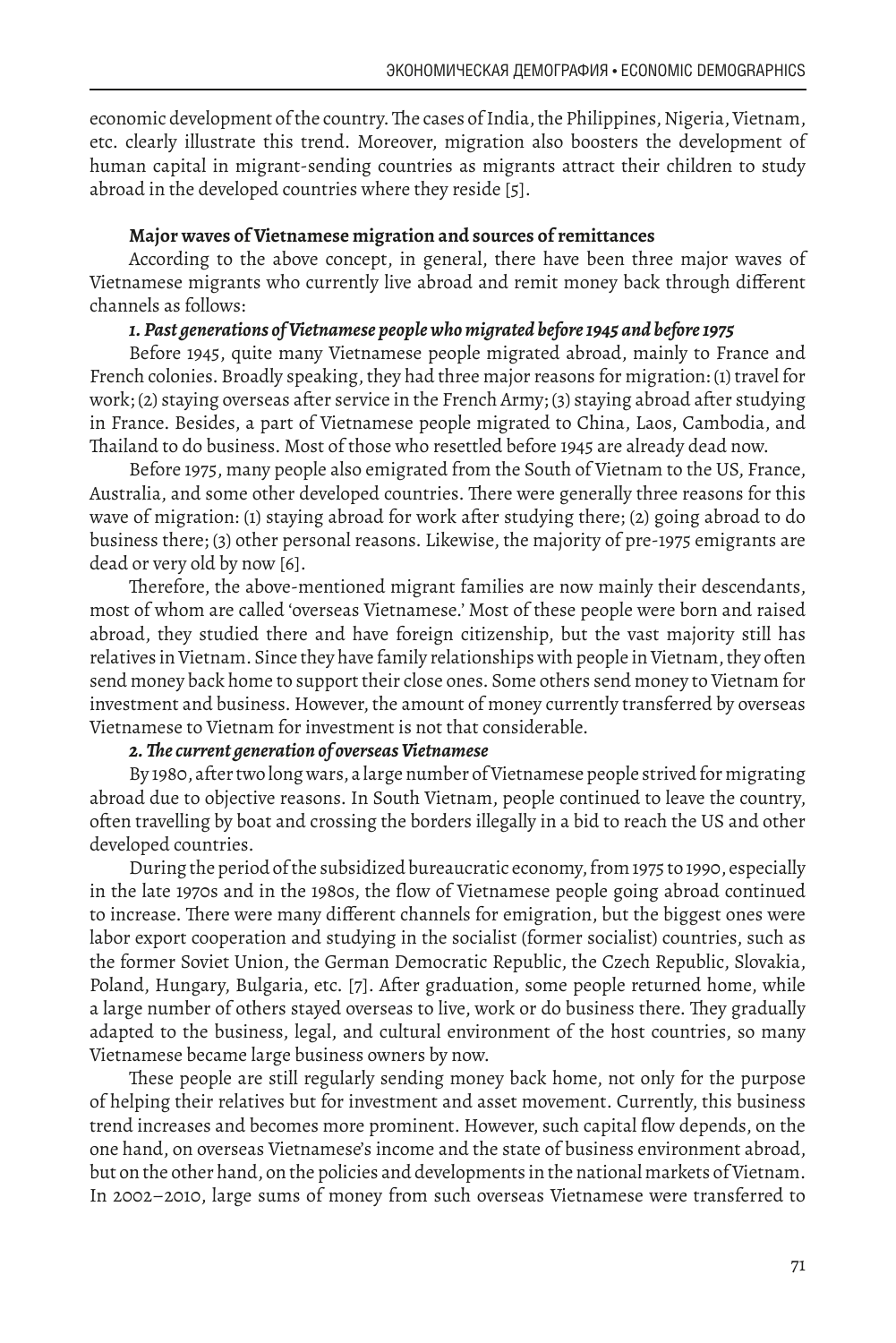Vietnam to invest in big real estate projects, equitize SOEs, buy shares in commercial banks, public and joint-stock companies, invest in the commercial deposit market, etc.<sup>17</sup>

Also, after 1975, some Vietnamese continued to migrate to economically developed countries such as the US, Canada, UK, France, Germany, etc. in search of a better life [8]. Most of them have already naturalized overseas, but migrants of this type seek all ways to provide material support to their relatives in the country, including sending them money in order to support them and improve their living as well. However, remittances for the purpose of repatriating income, investing, saving, moving assets for resettlement or inheritance, or dividing assets among relatives in the country are quite rare.

In general, the post-1975 generation of overseas Vietnamese is in the age of retirement now. They are enjoying pensions and social benefits, but still sending money back to their relatives in their homeland. Most often they bring cash when visiting the country, but the amount of money they bring each time is not big. A small share of this generation is large business owners (like Mr. Pham Nhat Vuong, the Chairman of Vingroup JSC, or some shareholders of Masan, Techcombank, MSB, VIB, etc.) who invest in commercial projects in Vietnam. Another small share of overseas Vietnamese transfer money to buy houses, land, and properties to repatriate in old age, or divide inheritances among their children who are still in Vietnam. But this source of remittances is not large, and the number of people doing such transfers does not increase.

### *3. The new generation of overseas Vietnamese*

The outflow of the Vietnamese population abroad continues, so there are many younger people currently living abroad. Some of them moved there as children with their parents and families. Many have already graduated, work hard and have a decent income, or effectively run businesses. They send remittances to help their relatives, but the sums are not big and the transfers are not regular. However, such younger overseas Vietnamese often do domestic investment. The amount of money they invest into the Vietnamese national economy depends on the interest rate policy, the state of the foreign currency market and the stock market, regulations on foreign exchange management, equitization processes, the development of real estate market, and tourist facilities, etc. in the country.

A lot of money is sent back home by overseas Vietnamese, but a certain amount is, on the contrary, transferred to foreign countries where they live in different ways when recovering investment capital, transferring income, withdrawing investment capital, etc. Foreign currency deposit interest rates in Vietnam are about 4–6% a year, but VND deposit interest rates are up to 9–16% a year, so many overseas Vietnamese remit their money to the country to deposit in banks. Commercial banks enjoy high interests due to the large difference compared to deposits at banks abroad.

#### *4. Labor migrants*

After the US lifted the embargo against Vietnam in 1993 and the country resumed normal relations with international monetary and financial institutions such as the International Monetary Fund (IMF), the World Bank (WB), the Asian Development Bank (ADB), etc. and started to implement the policy of renewal and open doors followed by integration and participation in international agreements and commitments, the number of Vietnamese going abroad for different purposes continued to increase, and the spatial differentiation of their migration flows largely expanded. The number of Vietnamese

<sup>17</sup> Reports on foreign direct investment // Ministry of Planning and Investment of the Socialist Republic of Vietnam [site]. URL: https://www.mpi.gov.vn/en/Pages/chuyenmuctin.aspx?idcm=122&hvb=0 (accessed on 25.10.2021).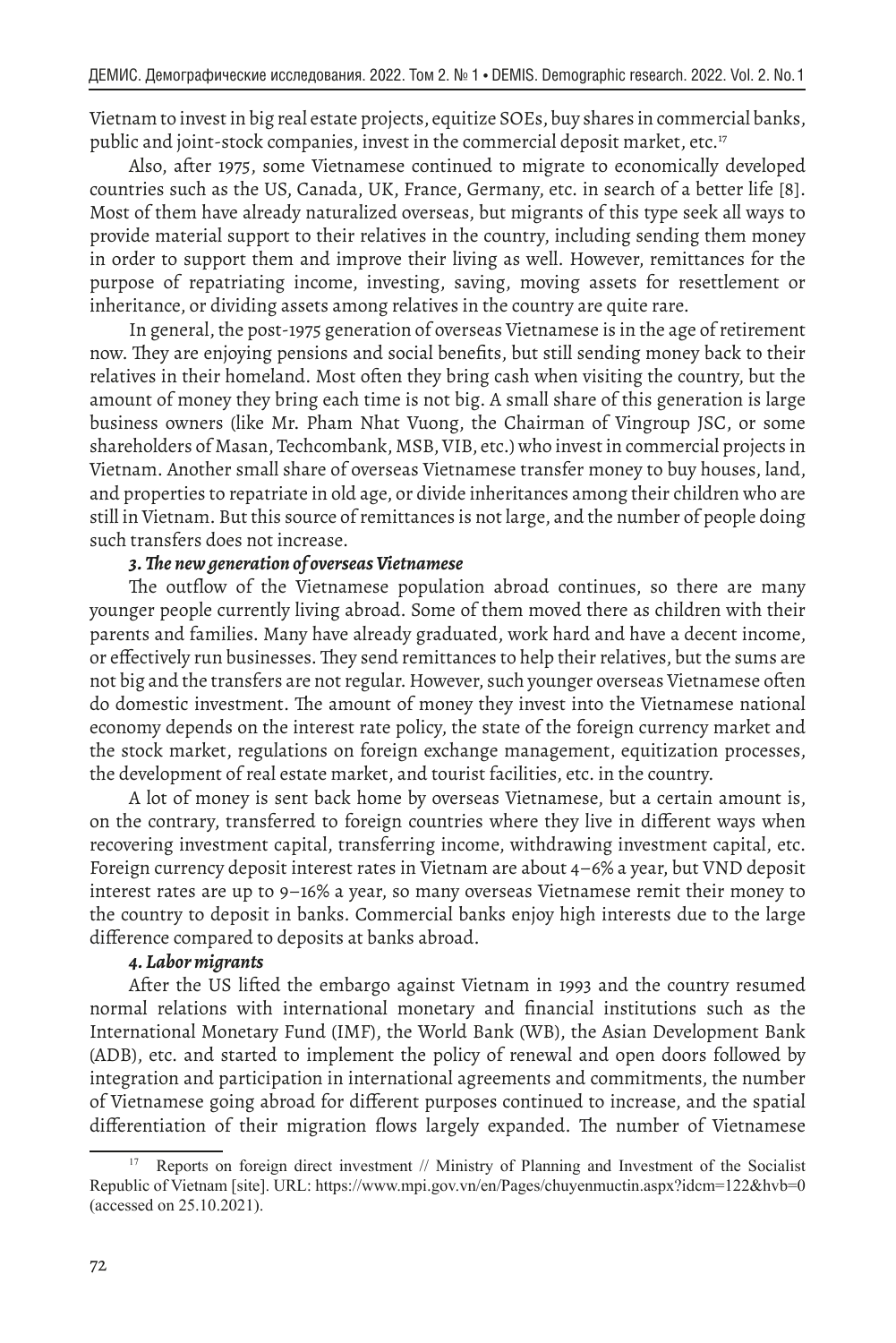working abroad has especially increased since Vietnam officially became a member of the World Trade Organization WTO in 2007. A big proportion of such people resides overseas.

Today more and more Vietnamese people go abroad to work or study. Many of them then stay in the host countries or resettle to other foreign countries. Those who work overseas are sometimes employed in big Vietnamese enterprises or joint venture companies. Others choose jobs depending on the developments in the job markets of the host countries or go freelance. Some people work for branches or representative offices of foreign enterprises in Vietnam, thus technically being employed abroad as well.

The number of labor migrants from Vietnam is constantly increasing. Thus, in 2008– 2010 about 50,000–60,000 Vietnamese went to work abroad officially, and in 2013–2014 their number reached 70,000–80,000 people. In 2015, Vietnam sent more than 100,000 people to work abroad, exceeding the initial target by 15%. In 2016–2019, the number of Vietnamese employed in foreign countries reached an average of 130,000 people<sup>18</sup>. In reality, these numbers might be considerably higher, as self-employed, freelance, or undocumented workers cannot be accounted for.

Another important trend is that the employment structure of Vietnamese migrants is improving. More and more Vietnamese people are able to find a job in new labor markets with high and stable incomes. Similarly, Vietnamese who stay abroad after graduating there are also getting better and better job positions. On the other hand, remittances from overseas Vietnamese repatriating to the country are on the rise. To go abroad, most families have to take out a loan, so they have to transfer money back to pay the debt and also aid their families if they stay in the country. And migrants with higher incomes take part in investment promoting the country's economic development.

#### **General quantitive assessment of remittances**

Overall, up to now, Vietnam has about 4.5 million people living and working abroad, of whom about 3 million are considered overseas Vietnamese and mainly concentrated in developed countries with high per capita income. About 1.5 million Vietnamese are concentrated in the US, about 350,000 live in France, Canada hosts about 200,000, and 250,000 are settled in Australia; the rest are scattered throughout other countries around the world<sup>19</sup>.

Due to the combination of the above-mentioned factors, the overall amount of remittances transferred to Vietnam has increased continuously, from 44 million USD in 1997 to 1.75 billion USD in 2000, to more than 2.6 billion USD in 2003, and up to 4 billion USD in 2005 (equivalent to over 8% of Vietnam's GDP, and equal to the total registered foreign direct investment (FDI) that year). By the early 2000s, on average, an overseas Vietnamese sent home about 1,000 USD a year. These capital inflows had a great impact on the wealth of individuals receiving this money and even more importantly, on the country's socioeconomic development in general.

Since then, the amount of remittances to Vietnam has continuously increased at a growing pace. By 2006, it increased by over 30% compared to 2005, reaching 5.2 billion USD, and in 2007, reached 6.7 billion USD accounting for nearly 10% of Vietnam's GDP.

Statistics [Số liệu thống kê] // Ministry of Labour, Invalids and Social Affairs of Vietnam [Bộ Lao động, Thương binh và Xã hội] [site]. URL: http://thongke.molisa.gov.vn/ (accessed on 22.11.2021). (In Viet.)

<sup>19</sup> International migrant stock 2019 // United Nations Department of Economic and Social Affairs, Population Division [site]. URL: https://www.un.org/en/development/desa/population/migration/data/ estimates2/estimates19.asp (accessed on 28.09.2021).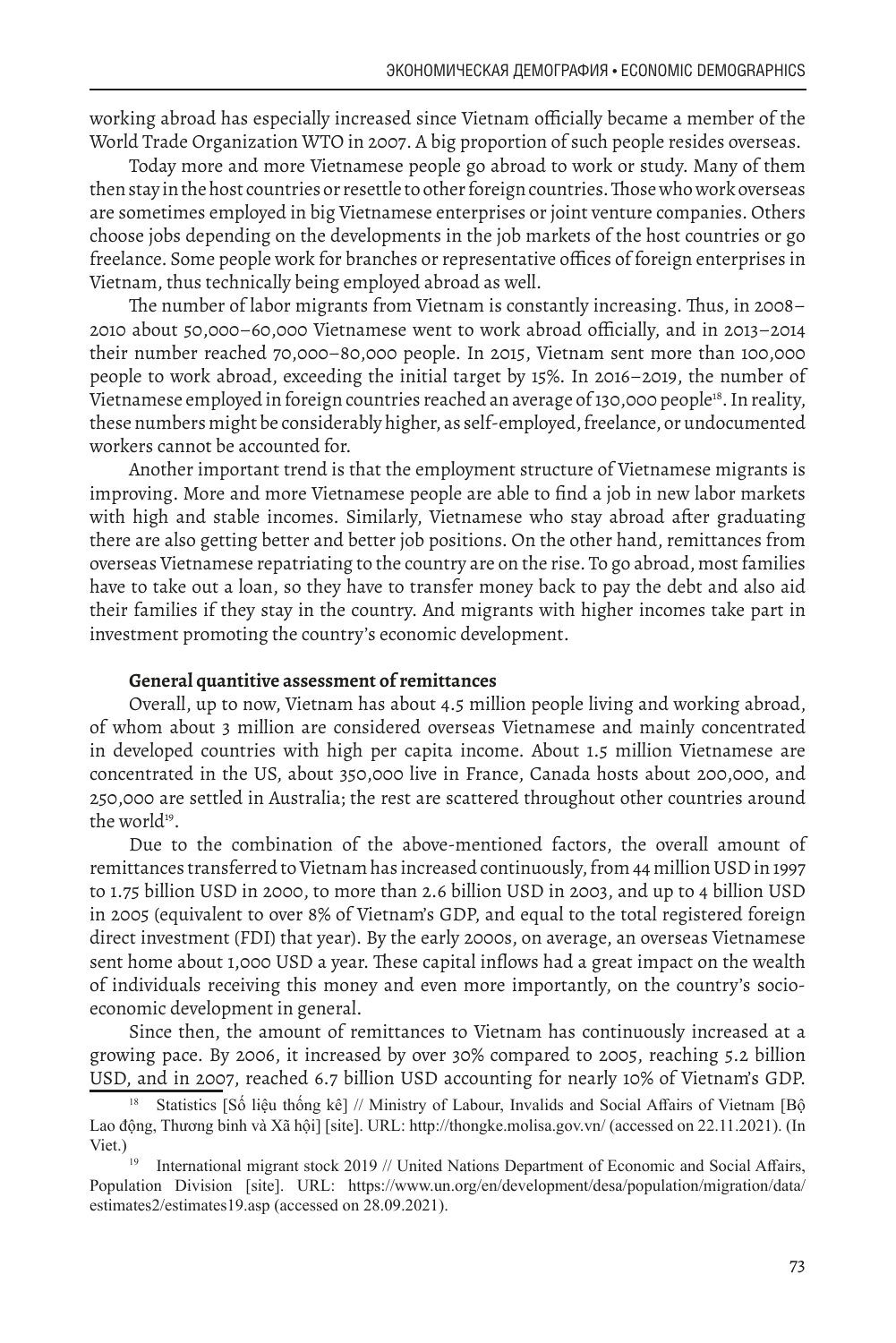Especially, it peaked at USD 8 billion in 2008. The amount of remittances in 2008 was 180 times larger than in 1991, an average annual increase of over 35%<sup>20</sup>.

In 2009, the amount of remittances transferred to Vietnam decreased due to the world financial crisis, which originated in the US and then spread to a number of other countries. But by 2010, the amount of remittances repatriated to the country recovered again along with the recovery of the world economy, and the number of Vietnamese going abroad for work started to increase again. Therefore, in 2010, remittances exceeded expectations and reached a new record of nearly 8.2 billion USD. They amounted to 9.6 billion USD in 2011. In 2012, although the world economic growth slowed down and the EU countries suffered a public debt crisis, the amount of remittances to Vietnam was estimated to 11 billion USD and generally followed a rising trend ever since (11.2 billion USD in 2013; 12 billion USD in 2014; 14 billion USD in 2015; 15.4 billion USD in 2016; 14 billion USD in 2017; 18.9 billion USD in 2018;16.7 billion USD in 2019; 17.2 billion USD in 2020)<sup>21</sup>.

However, these remittances do not have much impact on the economy. In fact, the vast majority of them are used by families of migrants for living needs, such as buying food and necessities, paying for their children's education and medical treatment, etc. Often remittances are used to pay off bank loans. Remittances for investment in production and business are not common, so they have not really promoted job creation and income improvement in Vietnam.

# **Policy analysis and recommendations**  *Migration policy of the Government of Vietnam*

Over the years, the Government of Vietnam has not prohibited Vietnamese people from moving abroad if they travel in accordance with Vietnamese law, are accepted by the Government of the host country, have a passport and an appropriate immigrant visa. The Vietnamese Government also encourages Vietnamese people to study abroad by finding scholarships and taking scholarships from foreign governments or going to study abroad on their own, etc. A part of the people who went abroad to study or train then stayed and settled there. They become a part of migrant social networks promoting and attracting their relatives and friends in the country to come to foreign countries. In addition, the Government of Vietnam also promotes the expansion of labor export and creates favorable conditions for Vietnamese people to live, work and do business abroad legally. However, in addition, a part of Vietnamese labor migrants still move illegally, causing many risks to themselves and their families both in terms of their security and finance.

Therefore, the Government of Vietnam should continue to affirm its commitment to migration management based on the legitimate rights of workers. Only when the rights of migrant workers are respected, their journey is safe, they can improve their skills and get a higher income, while their families and the whole society can benefit from remittances.

Illegal labor migration is the movement of people outside the framework of laws, regulations, or international agreements related to the entry and exit from the country of origin, the country of transit, or destination country [9]. Labor migration without proper channels puts migrant workers at risk of exploitation, limiting their access to support and justice while abroad. Illegal workers have little control over the success or failure of their migration, no matter what channel they decide to use.

<sup>20</sup> Personal remittances, received (current US\$) // World Bank Data. URL: https://data.worldbank. org/indicator/BX.TRF.PWKR.CD.DT (accessed on 15.11.2021).

Ibidem.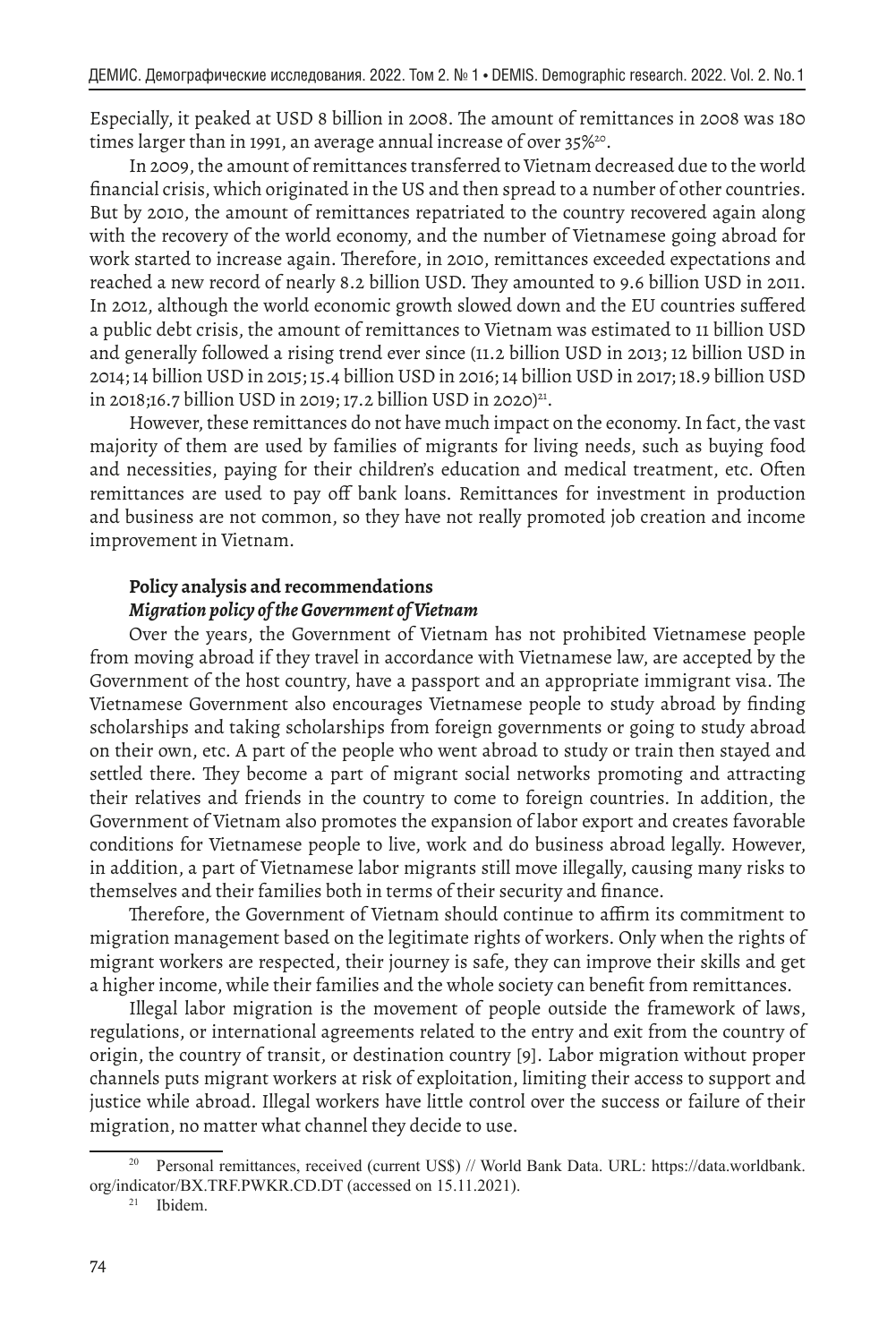One of the issues is that Vietnamese workers have to pay higher costs compared to other countries of the region to work abroad. Workers and their families have to borrow large sums of money and work for longer terms (on average up to 11–12 months or longer) to repay the debt and cover the costs of their journey.

The Vietnamese Government should consider amending the law related to the management of migrant workers abroad. This is an important opportunity to improve the legal framework for labor migration and to make legal migration channels more attractive to people.

The Government of Vietnam should proactively promote cooperation with migrantsending, transiting, and receiving countries to enhance and secure legitimate migration options, especially for female workers, and ensure the needs of demand for decent work. The Vietnamese Government also needs to promote the development of legal migration channels that are less costly, time-consuming, and less complicated. Although currently, legal migration can increase the likelihood of positive outcomes, the benefits are greatly diminished by the current high costs of legal migration and the long duration of the procedures, which induces migrants to choose more accessible routes, including through illegal brokers.

The Vietnamese Government needs to direct relevant agencies to negotiate and amend regulations on transferring recruitment costs from workers to employers. In accordance with the ILO's general principles and fair employment practices guidelines, workers or job seekers are not subject to any recruitment fees or related costs [10]. The Government also needs to expand access to legal assistance for migrant workers, especially female workers who face abuse, assault, and exploitation more often than male employees both at home and abroad [11]. The ability of migrant workers to access grievance mechanisms for abuse during recruitment and employment is critical to ensuring equitable and responsive remedies.

The Government should direct functional ministries to take measures to require schools to improve the quality of vocational skills training in line with the requirements of employers, without creating additional burdens on time and finance for employers when hiring with migrant workers. This benefits both employers and migrants, contributing to increased labor productivity, improved wages and working conditions. Right from the school level, it is necessary to strengthen foreign language training for students. Also, students should get more career counseling when they are still in high school. Vocational schools need to improve the quality of training according to international standards, especially by professions that are in demand in the world today, such as nurses, midwives, elderly care workers, domestic helpers, mechanics, information technology, construction staff, etc. [12].

The Government of Vietnam also needs to expand services for migrant workers and their families to assist them in their return home and reintegration into the community, to ensure that migrant workers can successfully reintegrate both socially and economically, smooth difficulties in finding a new job in Vietnam.

### *Financial monetary policy and banking services*

Regarding interest rate policy, as mentioned above, during the period when the interest rates on foreign currency and especially VND deposits in Vietnam were high, a large amount of money was transferred from abroad to invest in the deposit market of domestic banks. There are no exact statistics, but implicit data evidence that this amount matters to the national economy. The money can be remitted in many different ways, with a significant proportion being then transferred abroad again, and a fair share left in Vietnam for investment and asset purchase. Currently, the Government of Vietnam is steadfast in its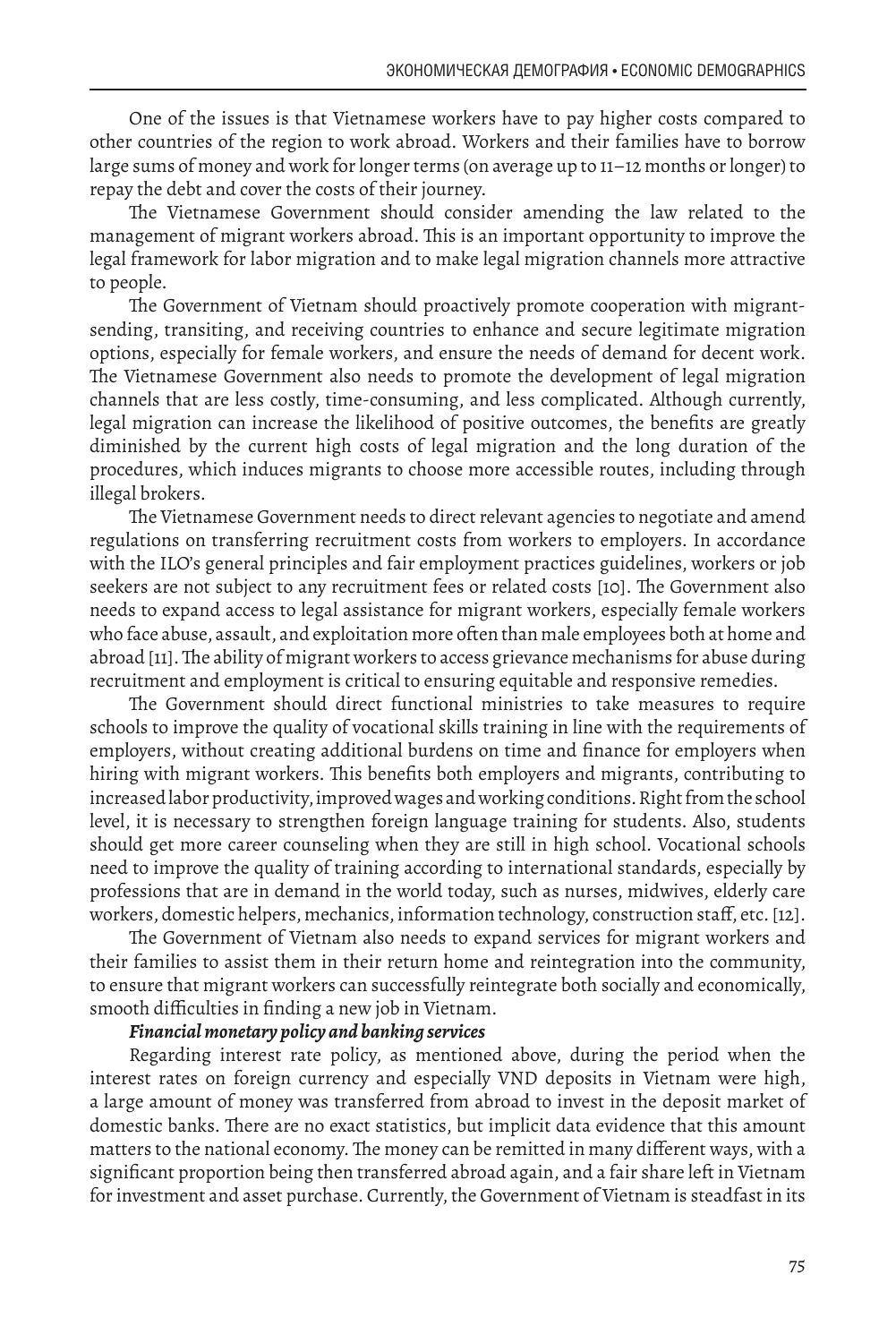goal of anti-dollarization of the economy, so the USD deposit interest rate is zero (0%), and at the same time, the VND deposit interest rate is gradually entering a stable position. Thus, it is impossible to rely on interest rate policy changes to attract remittances<sup>22</sup>.

Regarding the exchange rate policy, which also pursues the consistent goal of reducing dollarization in the economy, the Government of Vietnam does not encourage depositing foreign currency in banks for interest, as well as hoarding or storing in foreign currencies. Besides, the operating goal of the State Bank of Vietnam (SBV) is to stabilize the exchange rate and improve the position of VND. Over the past 8 years, the VND/USD exchange rate has increased only by 1–2 % a year, and according to numerous forecasts, in the next few years, it is likely to be still within that range. Therefore, the exchange rate policy cannot be expected to attract remittances as well<sup>23</sup>.

Regarding financial policies and banking services, the recipient of foreign exchange is not required to pay income tax, and the sender is free to transfer to any foreign currency. Besides, commercial banks are competing fiercely with each other to expand remittance services. Many commercial banks now have remittance services for recipients at home addresses, etc.

In terms of credit policy, the Government needs to expand the scale of preferential credit sources to lend loans to people going abroad to work, with a loan level that meets their needs, including the costs of learning foreign languages and vocational training before the departure. The preferential loan interest rate should be only ½ of the lending interest rate for production and business capital of commercial banks; the recommended loan period is from 5 to 10 years. The Government needs to increase the scale and actively allocate capital for migrant workers at the Vietnam Bank for Social Policies (VBSP), including loans for learning languages or vocational training, increase loan amount and loan term, and conduct more flexible policies on handling the credit risk in this field.

## *Labor export policy associated with education and training policy reform*

Labor export policy and training policy are closely related but have specific goals. Both policies aim to renew and improve the quality of education and training in order to integrate more deeply into the international labor market, but still each policy also has specific targets and tasks.

Labor export policy requires synchronous participation from the Government, the Ministry of Foreign Affairs, the Ministry of Labor, War Invalids and Social Affairs, etc. in negotiating agreements, building diplomatic relations, clearing contract contents in labor market development promotion activities. These governmental bodies should work together to protect the interests of migrant workers, develop policies to encourage enterprises to find new labor export markets, stimulate Vietnamese to go abroad for work by themselves, and to implement measures to protect Vietnamese citizens abroad.

Education and training policies should pursue the goal to innovate synchronously general education, vocational training, professional training, academic education, and other related activities. In that direction, it is necessary to improve the quality of teaching English and other foreign languages, information and technological literacy, as well as vocational training for Vietnamese citizens.

<sup>22</sup> Interest rate [Lãi suất] // State Bank of Vietnam [Ngân hàng Nhà nước Việt Nam] [site]. URL: https://www.sbv.gov.vn/webcenter/portal/vi/menu/rm/ls (accessed on 15.11.2021). (In Viet.)

<sup>23</sup> Exchange rate [Tỷ giá] // State Bank of Vietnam [Ngân hàng Nhà nước Việt Nam] [site]. URL: https://www.sbv.gov.vn/TyGia/faces/TyGia.jspx (accessed on 15.11.2021). (In Viet.)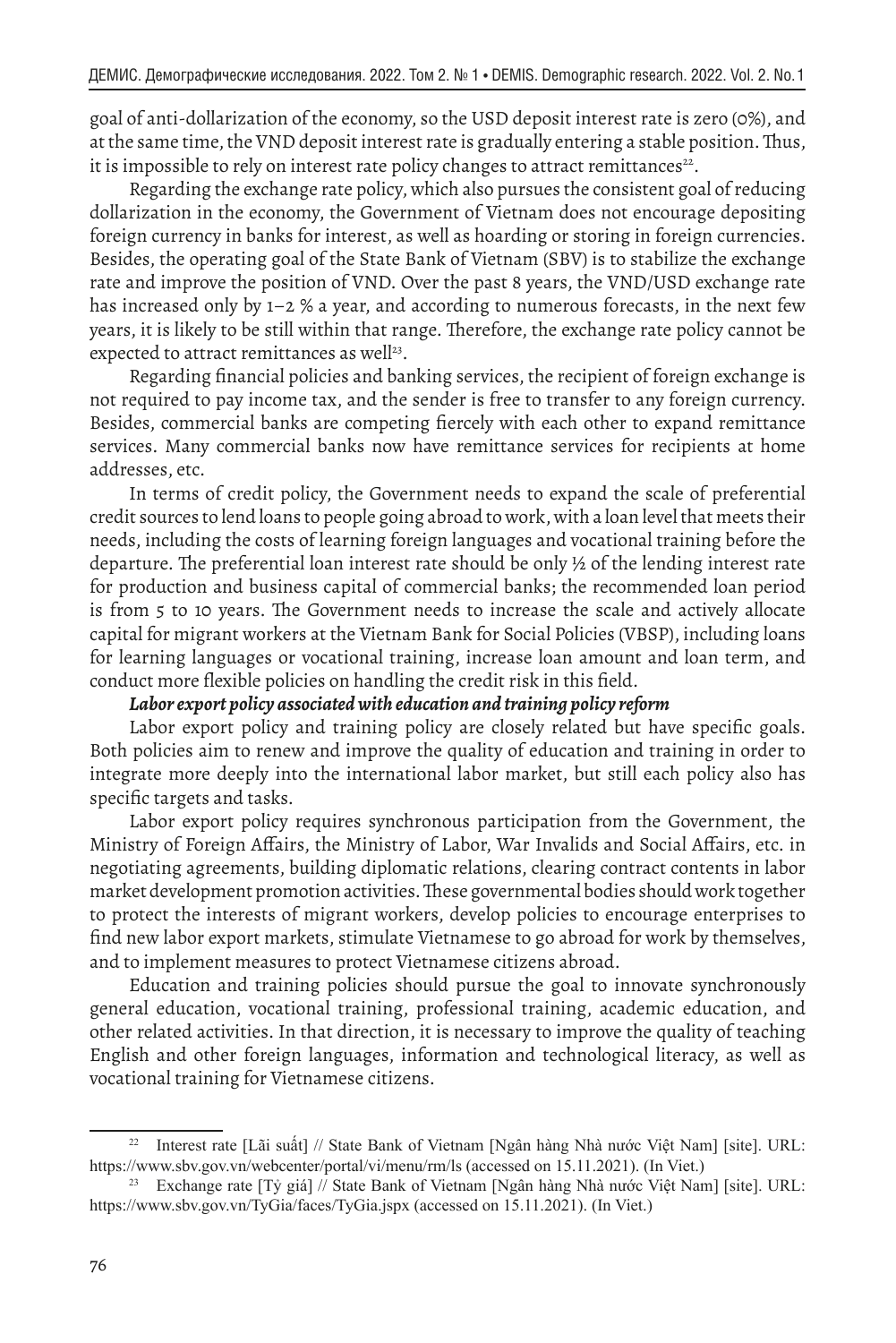The Government needs to work together with the VBSP to detect the preferential capital sources and expand vocational training loans for potential labor migrants. Currently, there is a number of non-refundable state budget investment programs and projects arranged by the Ministry of Labor, War Invalids and Social Affairs, the Ministry of Agriculture and Rural Development, etc. [13]. If they are transferred to the VBSP for preferential credit loans, it might help to reduce interest rates, extend loan terms, introduce more flexible risk management mechanisms, and minimize negative impacts on education and labor export.

The investment budget plan for the rural vocational training program needs to be evaluated for effectiveness in a comprehensive way, on that basis, a part of the funding might be diverted to the VBSP to expand lending to the main target audience. The Government should closely evaluate the effectiveness of this program in order to make adjustments for the sake of labor market development in the context of the global integration trend.

The state budget should actively allocate capital for the VBSP with a growth rate of at least 15–20% to expand loan lending under the current credit programs, especially the lowincome credits for businesses in crisis situations, poor households, people going to work abroad, students, households in disaster areas, etc.

The Government, relevant ministries and sectors should commit international funding, official development assistance (ODA), etc. through the VBSP to transfer capital to policy beneficiaries. To achieve this effect, it is necessary to strengthen the mobilization and propaganda, so that donors would understand the new model and see the unique creative ways of the policy implemented by the Party and Government of Vietnam.

#### **Conclusion**

International integration in the labor market is a very important field of international economic integration. To seize the opportunities, Vietnam needs to actively participate in fierce competition in this market and promote legal migration. And policies in this field should be evaluated from the practical perspective in terms of their relevance to international experience. Relevant ministries and government sectors should implement the policies synchronously and responsibly. When the COVID-19 pandemic is contained, Vietnamese migration abroad will continue to increase as more people resettle or go temporarily to developed countries. Thus, the influx of remittances will increase again, contributing to expanding the country's financial capacity, creating more investment opportunities, and improving the living conditions of the families of international migrants. After the pandemic, the amount of remittances to Vietnam is forecasted to reach over 20 billion USD per year, which is a considerable sum of money to promote the development of Vietnam's economy and its faster integration into the international community.

#### **References**

*1. Viet Nam Migration Profile 2016.* Ha Noi: International Organization for Migration, 2017. 116 p. Reference No. ENG0542. URL: https://publications.iom.int/books/viet-nam-migration-profile-2016.

2. International Organization for Migration. *World Migration Report 2022.* Geneva: International Organization for Migration, 2021. 52 p. ISBN: 978-92-9268-076-3. Reference No. PUB2021/032/L\*. URL: https://publications.iom.int/books/world-migration-report-2022.

3. International Monetary Fund. Research Dept. *World Economic Outlook, April 2020.* Washington, DC: International Monetary Fund, 2020. 158 p. ISBN: 9781513539744. DOI: https://doi. org/10.5089/9781513539744.081.

4. Brucker H., Jahn E. J. Migration and Wage-Setting: Reassessing the Labor Market Effects of Migration. *The Scandinavian Journal of Economics.* 2011. Vol. 113. No. 2. Pp. 286–317. DOI: https://doi. org/10.1111/j.1467-9442.2010.01634.x.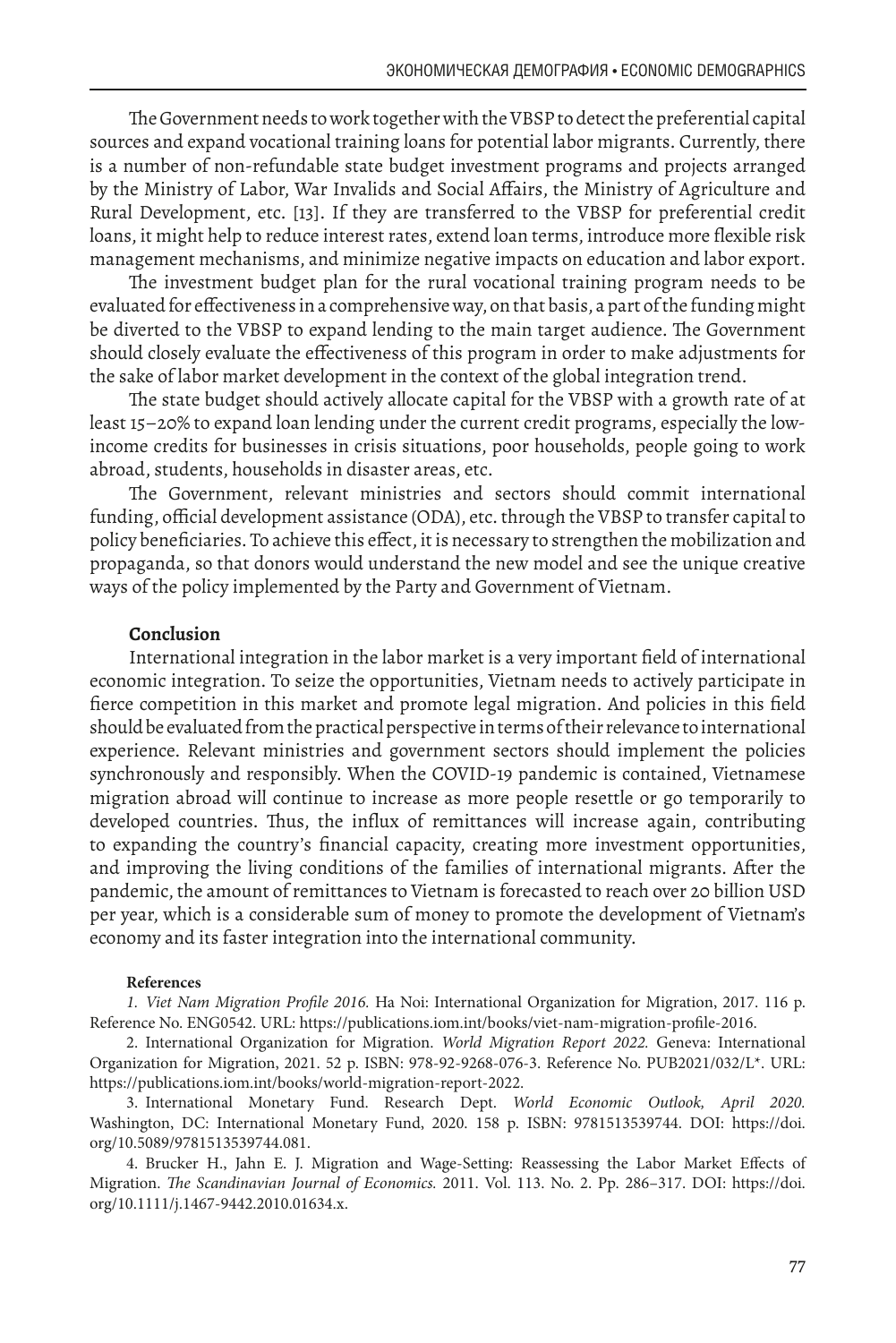5. World Bank. *Global Economic Prospects 2006: Economic Implications of Remittances and Migration.* Washington DC: World Bank, 2006. 157 p. ISBN: 978-0-8213-6344-4. DOI: https://doi.org/10.1596/978-0- 8213-6344-7.

6. Koh P. You Can Come Home Again: Narratives of Home and Belonging among Second-Generation Việt Kiều in Vietnam. *Journal of Social Issues in Southeast Asia.* 2015. Vol. 30. No. 1. Pp. 173–214. DOI: https://doi.org/10.1355/sj30-1f.

7. Szymańska-Matusiewicz G. The Vietnamese Communities in Central and Eastern Europe as Part of the Global Vietnamese Diaspora. *Central and Eastern European Migration Review.* 2015. Vol. 4. No. 1. Pp. 5–10. URL: http://www.ceemr.uw.edu.pl/vol-4-no-1-june-2015/editorial/vietnamese-communities-centraland-eastern-europe-part-global

*8. Review of Vietnamese Migration Abroad.* Ha Noi: Consular Department, Ministry of Foreign Affairs of Viet Nam, 2012. 76 p. URL: http://eeas.europa.eu/archives/delegations/vietnam/documents/eu\_vietnam/ vn\_migration\_abroad\_en.pdf.

9. International Organization for Migration. *Glossary on Migration.* Geneva: International Organization for Migration, 2019. 236 p. ISSN: 1813-2278. URL: https://publications.iom.int/system/files/pdf/iml\_34\_ glossary.pdf.

10*. General Principles and Operational Guidelines for Fair Recruitment & Definition of Recruitment Fees and Related Costs.* International Labour Office – Fundamental Principles and Rights at Work Branch, Labour Migration Branch. Geneva: International Labor Organization, 2019. 34 p. ISBN: 978-92-2-133333-3.

11. Vu T. T. Vietnamese Migrant Women Working Abroad: Risks and Challenges for Accessing Support Services. *DEMIS. Demographic Research.* 2021. Vol. 1. No. 1. P. 71–78. DOI: https://doi.org/10.19181/ demis.2021.1.1.8.

12. Lindgren D., Ratnawulan D., Tuenpakdee N. *Labour Market Assessment: Identifying Opportunities for Vulnerable Vietnamese from Selected Provinces of Viet Nam.* Ha Noi: International Organization for Migration, 2021. 95 p. ISBN: 978-92-9268-096-1. URL: https://publications.iom.int/books/labour-marketassessment-identifying-opportunities-vulnerable-vietnamese-selected-provinces.

13. Thi Thai Ha Trân. Education financing in Vietnam. *International Journal of Education of Sèvres [Revue internationale d'éducation de Sèvres].* Conference: Education in Asia in 2014: What Global Issues? 2014. ISSN: 2261-4265. URL: http://journals.openedition.org/ries/3895.

#### **Bio note:**

*Nguyen Dac Hung, PhD, Associate Professor, Department of Economics, Hung Yen University of Technology and Education, Hung Yen, Vietnam.*

**Contact information:** *e-mail: ndhungsbv@gmail.com; ORCID ID: 0000-0002-9599-7653.* 

*Received on 05.11.2021; accepted for publication on 11.01.2022. The author has read and approved the final manuscript.*

# **ЭМИГРАЦИЯ ИЗ ВЬЕТНАМА И УПРАВЛЕНИЕ ДЕНЕЖНЫМИ ПЕРЕВОДАМИ**

# **Нгуен Дак Хунг**

*Технологический и образовательный университет Хун Йена, Хун Йен, Вьетнам E-mail: ndhungsbv@gmail.com*

**Для цитирования:** *Нгуен Дак Хунг.* **Эмиграция из Вьетнама и управление денежными переводами // ДЕМИС. Демографические исследования. 2022. Т. 2. № 1. С. 69–79. DOI: https://doi.org/10.19181/demis.2022.2.1.6**

*Аннотация. Миграция вьетнамцев за границу с целью проживания и ведения там бизнеса связана с переводами денег на родину родственникам и членам семьи, что составляет такой объект научных исследований, как «денежные переводы мигрантов». За последние сто лет имели место быть несколько крупных волн миграции населения из Вьетнама, которые происходили по разным причинам и при разных обстоятельствах. По мере роста контингента вьет-*